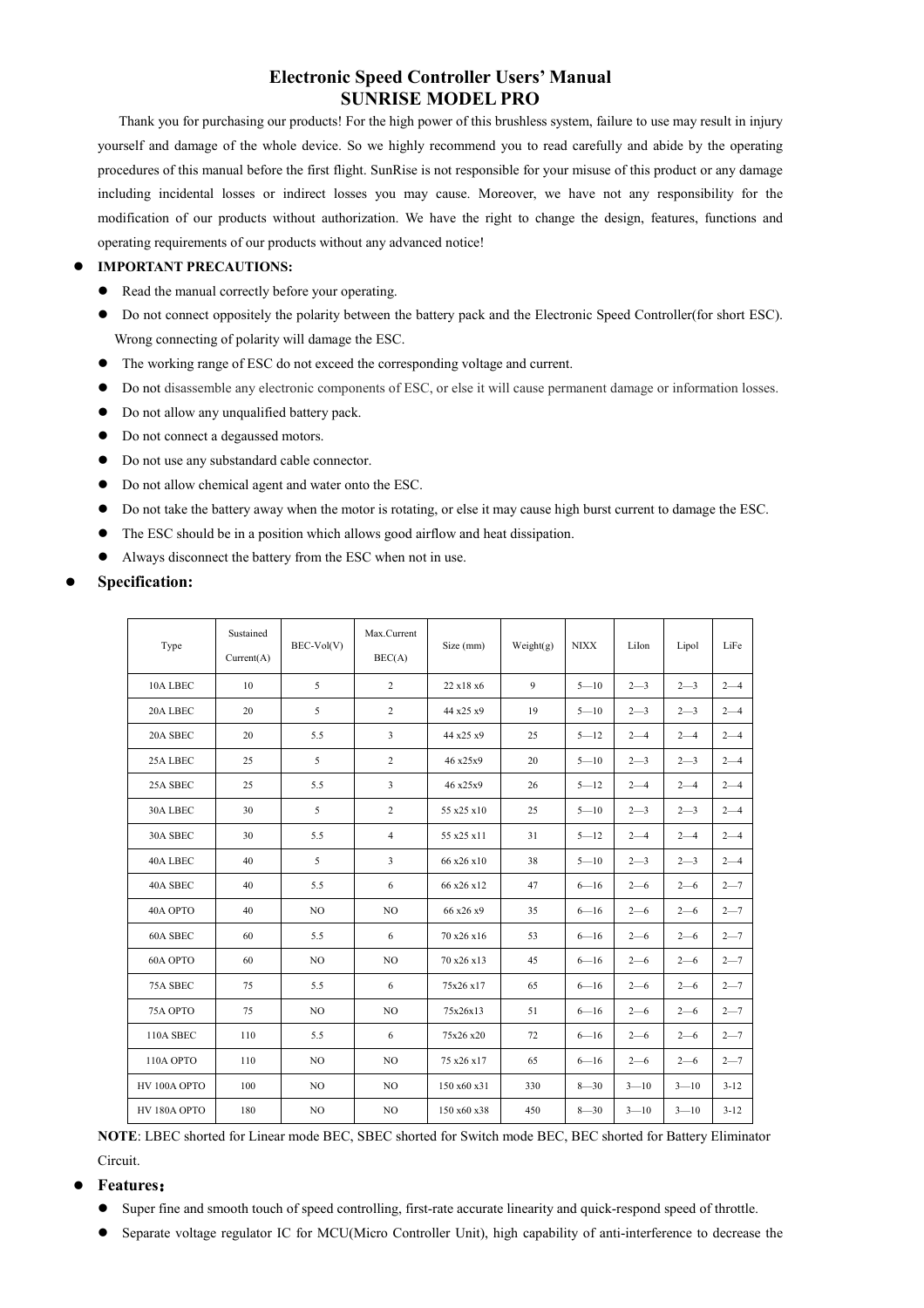possibility out of control.

- Low-voltage cut-off protection of battery, blocked rotation protection and throttle signal lose protection, etc. All these functions can prolong the service life of ESC effectively.
- It can be compatible with a programming card(optional component), which has a simple and visual surface so as to change the parameters conveniently at any time anywhere (reference to the manaul for programming card).
- Good and safe performance of power-on. The motor won't be started no matter which position the throttle stick is on when the battery is connected.

### 【**Diagram for wire connection**】



- Plug the JR connector into the throttle control channel of the receiver.
- Switch "on" the transmitter and move the stick of throttle to the lowest position.
- Connect the main power pack to ESC (pay attention to the polarity).
- The motor transmits a single or double beeps to confirm the correct connection. The ESC is ready to be operated and the motor can be switched on
- A single beep announces that the brake is on; the double beep says that the brake is off.
- If you didn't hear the above "beep", please disconnect the ESC to battery pack and check whether the JR connector is connected correctly to the throttle control channel of receiver, and whether the throttle stick is at the lowest position or you choose the right direction of "NOR/REV" of throttle channel in the transimitter.
- The rotating direction of motor can be changed by exchanging two of three wires from ESC or setting the Prog-Card.
- **Option paremeter assistant by transmitter** 
	- The transmitter can set only one parameter of ESC at a time. If you want to set several parameters, please repeat the following procedures:
	- Plug the JR connector into throttle control channel of receiver.
	- Switch "on" the transmitter and move the stick of throttle to the highest position.
	- Connect the main power pack to ESC (pay attention to the polarity).
	- Wait for 5 seconds, you will hear 4 beeps, that means it entered the programming mode.
	- And then you will hear 5 "single beep", then 5 "double beep", then 5 "triple beep", then 5 "quartet beeps" and then 5 "penta groups". And these sounds will circulate continuously.
	- Each group of 5 sounds stands for a different parameter of ESC respectively.
	- You can put the stick of throttle to the lowest position during one group of 5 sounds, then the corresponding mode is saved.
	- Hear 1 "♪"(Brake-Medium) or "♪♪" (Brake-Off) , then you can exit the setting mode after saving the mode.
	- When the mode is saved, you can disconnect the ESC to the battery pack.
- **Brake**: Hear the first "♪♪♪♪" in the above circulation, put the throttle stick to the lowest position, the braking mode is changed from Brake-off into Brake-Medium. If you want to change back, please repeat the above procedures, and vice versa.
- **Battery type**: When you hear 5 groups "↓" or "↓↓" or "↓↓", move the stick of throttle to the lowest position.

1 "beep": Li-XX battery

2 "beep": NiCd, NiMH battery

3 "beep": LiFe battery

Timing: Hear 5 groups " $\mathcal{V}\mathcal{V}\mathcal{V}$ "or " $\mathcal{V}\mathcal{V}\mathcal{V}\mathcal{V}$ ", move the stick of throttle to the lowest position.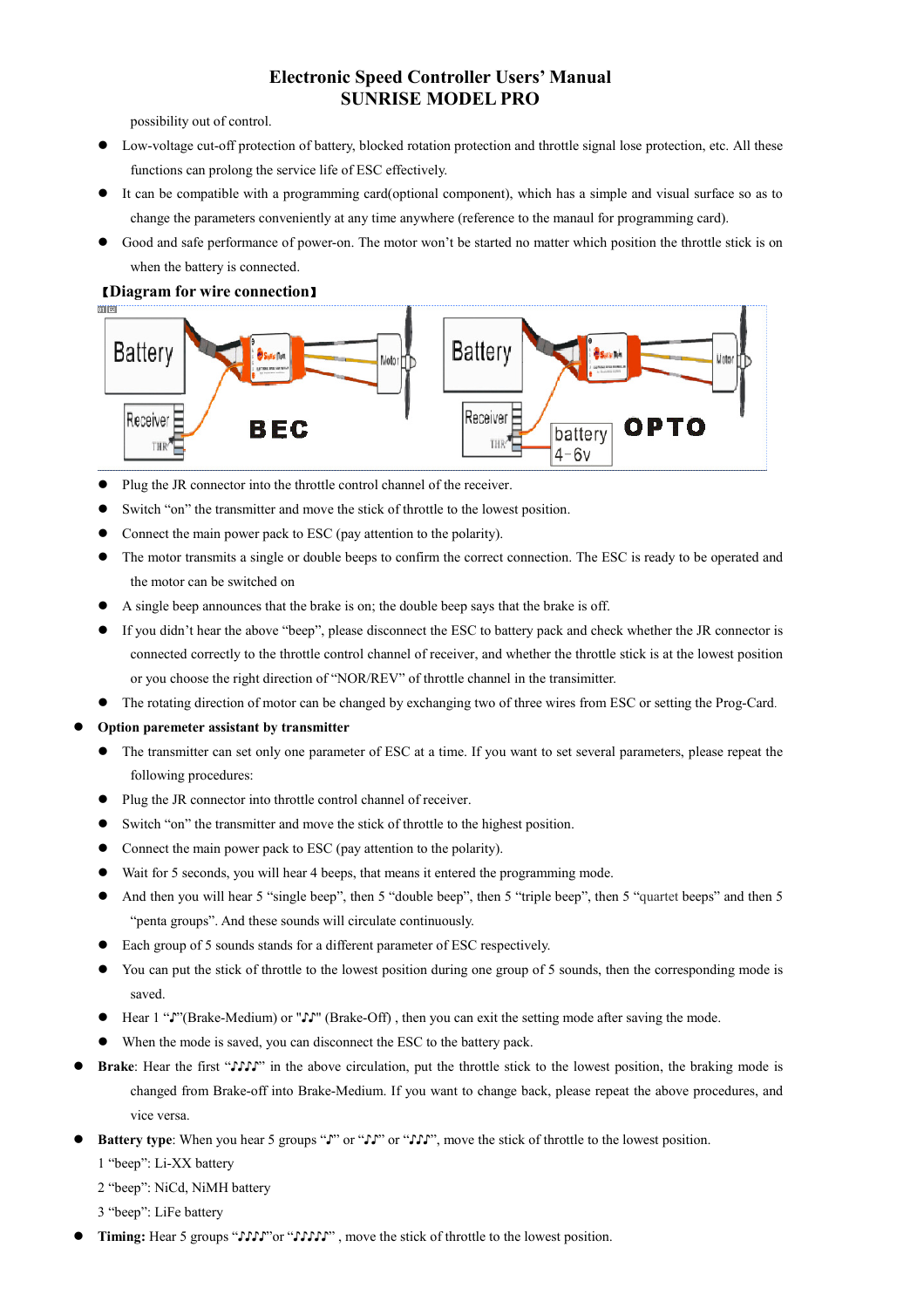4 "beep": Automatically change the timing of motor (recommended for all types of motors)

5 "beep": Timing-High (recommended for 10 (or more) poles motors and outrunner motors)

**Note:** When the timing mode of motor is saved, please adjust the motor on the ground before the flight.

#### 【**Diagram for option paremeter assistant by transmitter**】



**Operation----For ESC with Prog-Card** 

【 **Diagram for option parameter assistant by Prog-Card** 】



- Put the six jumper connector to the required positions.
- Plug JR connector (part of ESC) to the specified socket on Prog-Card (orange wire-signal, brown wire-cathode(-), red wire-anode $(+)$ ).
- Connect the motor to the ESC and connect the power to the ESC(Take care safety).
- For OPTO ESC without BEC, connect the 4.8V of battery pack to the Prog-card.
- 1 "beep" will be heared in a second, which means your setting has been saved("beep" will not be heared if there is no change of parameter).
- Disconnect the power pack (For OPTO ESC , disconnect the Prog-Card to it's battery pack ).
- **Option paremeter assistant by Prog-Card** 
	- **Brake Type:** 
		- Brake —Off: Brake is switched off.
		- Brake Medium: The brake is on and its middle effect is fit for gear drivers
		- Brake Hard: The intensity of brake becomes much higher
	- **Timing Mode:**

Timing — Automatic: automatic timing (for all types of motors)

Timing — High: hard timing (recommended for more than 10 poles motors and outrunners motors)

Timing — Low: soft timing (recommended for motors of 2-8 poles motors and inrunner motors)

**Note:** When the timing mode is saved, please adjust the motor on the ground before the flight.